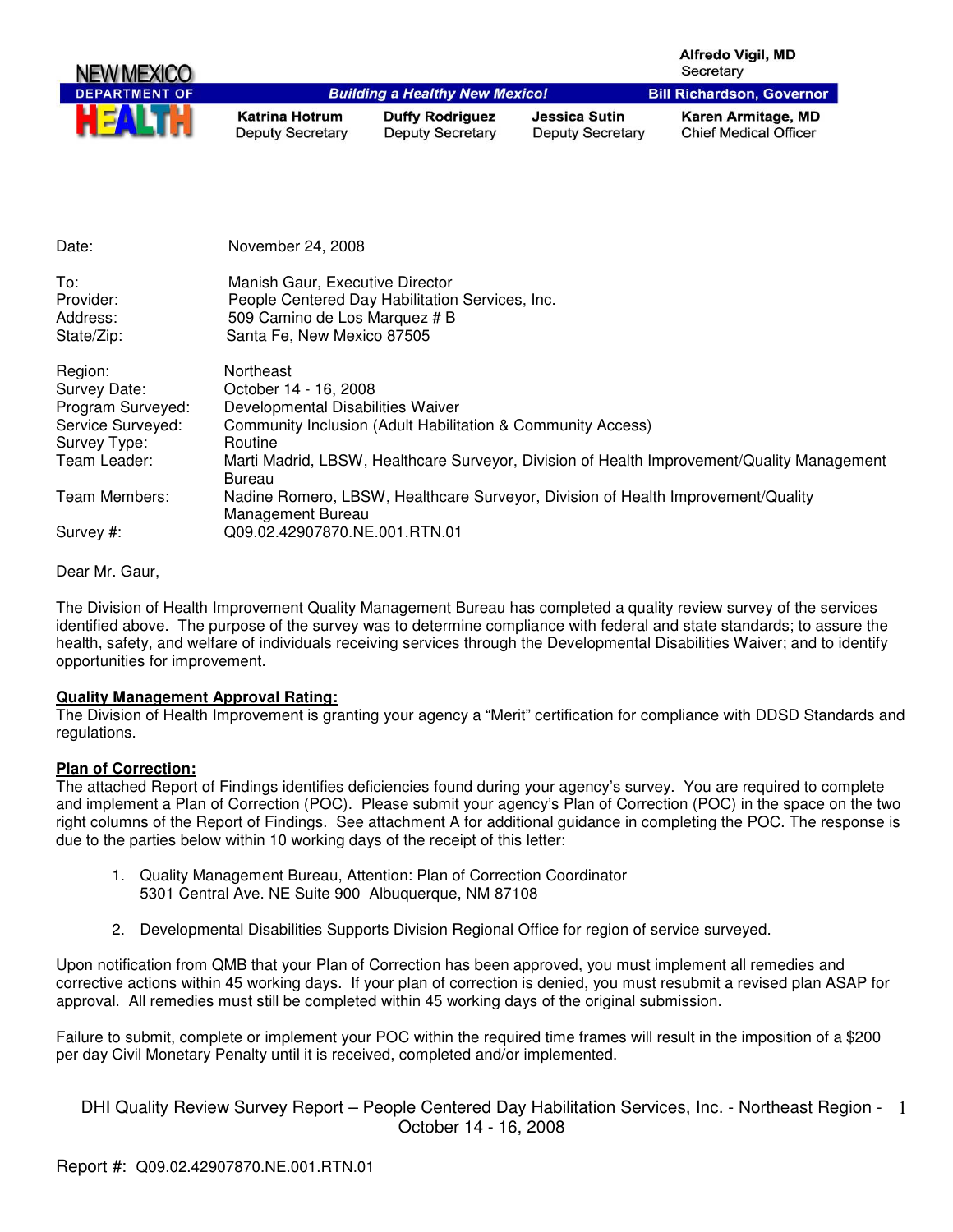## **Request for Informal Reconsideration of Findings (IRF):**

If you disagree with a determination of noncompliance (finding) you have 10 working days upon receipt of this notice to request an IRF. Submit your request for an IRF in writing to:

> QMB Deputy Bureau Chief 5301 Central Ave NE Suite #900 Albuquerque, NM 87108 Attention: IRF request

A request for an IRF will not delay the implementation of your Plan of Correction which must be completed within 45 working days. Providers may not appeal the nature or interpretation of the standard or regulation, the team composition, sampling methodology or the Scope and Severity of the finding.

If the IRF approves the change or removal of a finding, you will be advised of any changes.

This IRF process is separate and apart from the Informal Dispute Resolution (IDR) and Fair Hearing Process for Sanctions from DOH.

Please call the Team Leader at 505-841-5831, if you have questions about the survey or the report. Thank you for your cooperation and for the work you perform.

Sincerely,

Marti Madrid, LBSW Team Lead/Healthcare Surveyor Division of Health Improvement Quality Management Bureau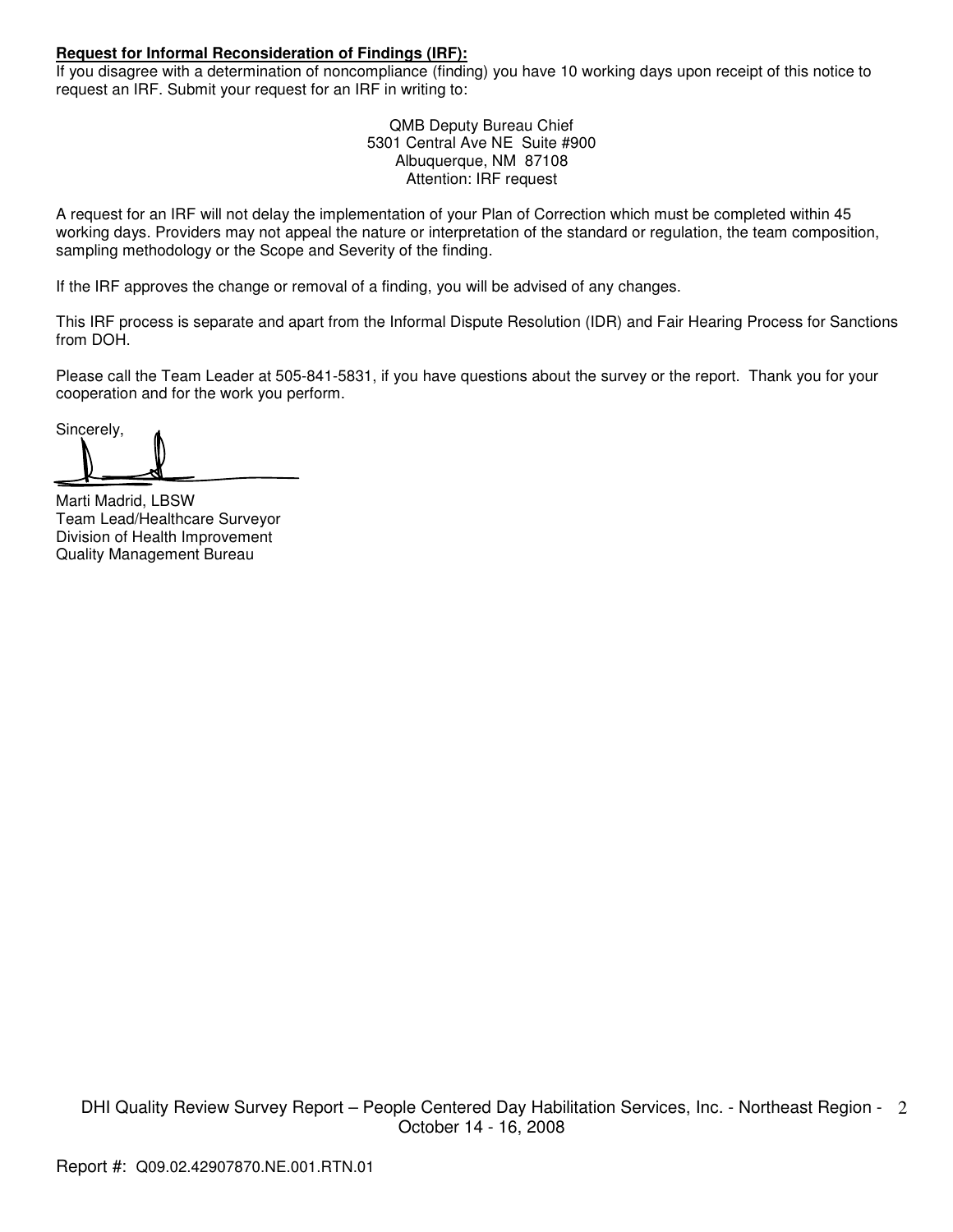| October 14, 2008                                                                                                                                                                                                                                                                                                                                                                                                      |
|-----------------------------------------------------------------------------------------------------------------------------------------------------------------------------------------------------------------------------------------------------------------------------------------------------------------------------------------------------------------------------------------------------------------------|
| <b>People Centered Day Habilitation Services, Inc.</b><br>Manish Gaur, Executive Director                                                                                                                                                                                                                                                                                                                             |
| DOH/DHI/QMB<br>Marti Madrid, LBSW, Team Lead/Healthcare Surveyor<br>Nadine Romero, LBSW, Healthcare Surveyor                                                                                                                                                                                                                                                                                                          |
| October 16, 2008                                                                                                                                                                                                                                                                                                                                                                                                      |
| <b>People Centered Day Habilitation Services, Inc.</b><br>Manish Gaur, Executive Director<br>Jonathan Hargraves, Day Hab Manager<br>Jennifer Ventresca, Office Manager                                                                                                                                                                                                                                                |
| <b>DOH/DHI/QMB</b><br>Marti Madrid, LBSW, Team Lead/Healthcare Surveyor<br>Nadine Romero, LBSW, Healthcare Surveyor                                                                                                                                                                                                                                                                                                   |
| 1                                                                                                                                                                                                                                                                                                                                                                                                                     |
| 5<br>1 - Community Access<br>4 - Adult Habilitation                                                                                                                                                                                                                                                                                                                                                                   |
| 1                                                                                                                                                                                                                                                                                                                                                                                                                     |
| 4<br>5                                                                                                                                                                                                                                                                                                                                                                                                                |
| <b>Billing Records</b><br>٠<br><b>Medical Records</b><br>$\bullet$<br>Incident Management Records<br>$\bullet$<br><b>Personnel Files</b><br>$\bullet$<br><b>Training Records</b><br>Agency Policy and Procedure<br><b>Caregiver Criminal History Screening Records</b><br>$\bullet$<br><b>Employee Abuse Registry</b><br>٠<br>Human Rights Notes and/or Meeting Minutes<br>Quality Improvement/Quality Assurance Plan |
|                                                                                                                                                                                                                                                                                                                                                                                                                       |

- CC: Distribution List: DOH Division of Health Improvement
	- DOH Developmental Disabilities Supports Division
	- DOH Office of Internal Audit
	- HSD Medical Assistance Division

DHI Quality Review Survey Report – People Centered Day Habilitation Services, Inc. - Northeast Region - October 14 - 16, 2008 3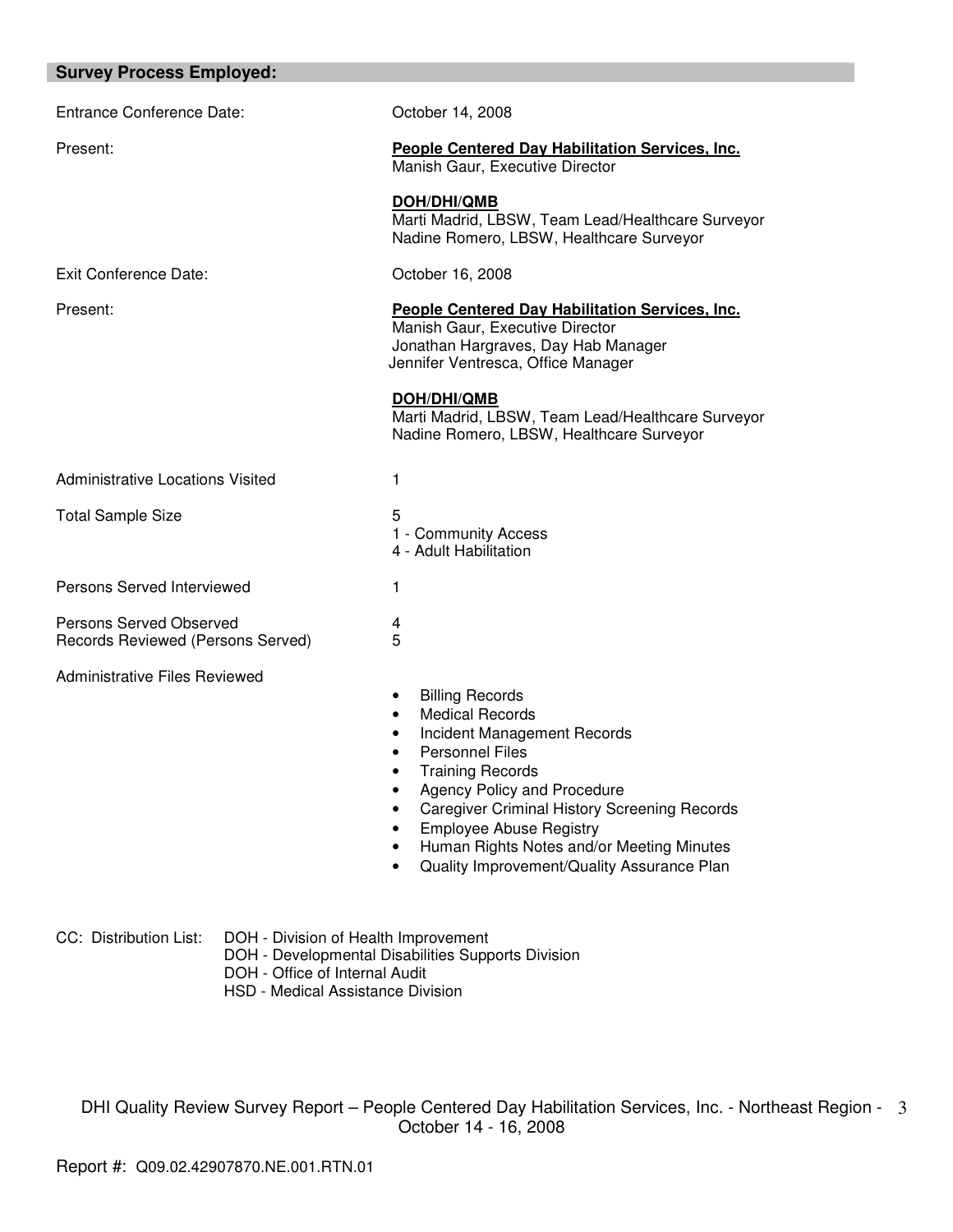# **Provider Instructions for Completing the QMB Plan of Correction (POC) Process**

- After a QMB Quality Review, your Survey Report will be sent to you via certified mail. You may request that it also be sent to you electronically by calling George Perrault, Plan of Correction Coordinator at 505-222-8624.
- Within 10 business days of the date you received your survey report, you must develop and send your Plan of Correction response to the QMB office. (Providers who do not pick up their mail will be referred to the Internal Review Committee [IRC]).
- For each Deficiency in your Survey Report, include specific information about HOW you will correct each Deficiency, WHO will fix each Deficiency ("Responsible Party"), and by WHEN ("Date Due").
- Your POC must not only address HOW, WHO and WHEN each Deficiency will be corrected, but must also address overall systemic issues to prevent the Deficiency from reoccurring, i.e., Quality Assurance (QA). Your description of your QA must include specifics about your selfauditing processes, such as HOW OFTEN you will self-audit, WHO will do it, and WHAT FORMS will be used.
- Corrective actions should be incorporated into your agency's Quality Assurance/Quality Improvement policies and procedures.
- You may send your POC response electronically to George.Perrault@state.nm.us, by fax (505- 841-5815), or by postal mail.
- Do not send supporting documentation to QMB until after your POC has been approved by QMB.
- QMB will notify you if your POC has been "Approved" or "Denied".
- Whether your POC is "Approved" or "Denied", you have a maximum of 45 business days to correct all survey Deficiencies from the date of receipt of your Survey Report. If your POC is "Denied" it must be revised and resubmitted ASAP, as the 45 working day limit is in effect. Providers whose revised POC is denied will be referred to the IRC.
- The POC must be completed on the official QMB Survey Report and Plan of Correction Form, unless approved in advance by the POC Coordinator.
- The following Deficiencies must be corrected within the deadlines below (after receipt of your Survey Report):

| $\circ$ CCHS and EAR:              | 10 working days |
|------------------------------------|-----------------|
| $\circ$ Medication errors:         | 10 working days |
| $\circ$ IMS system/training:       | 20 working days |
| $\circ$ ISP related documentation: | 30 working days |
| $\circ$ DDSD Training              | 45 working days |

- If you have questions about the POC process, call the QMB POC Coordinator, George Perrault at 505-222-8624 for assistance.
- For Technical Assistance (TA) in developing or implementing your POC, contact your local DDSD Regional Office.
- Once your POC has been approved by QMB, the POC may not be altered or the dates changed.

DHI Quality Review Survey Report – People Centered Day Habilitation Services, Inc. - Northeast Region - 4 October 14 - 16, 2008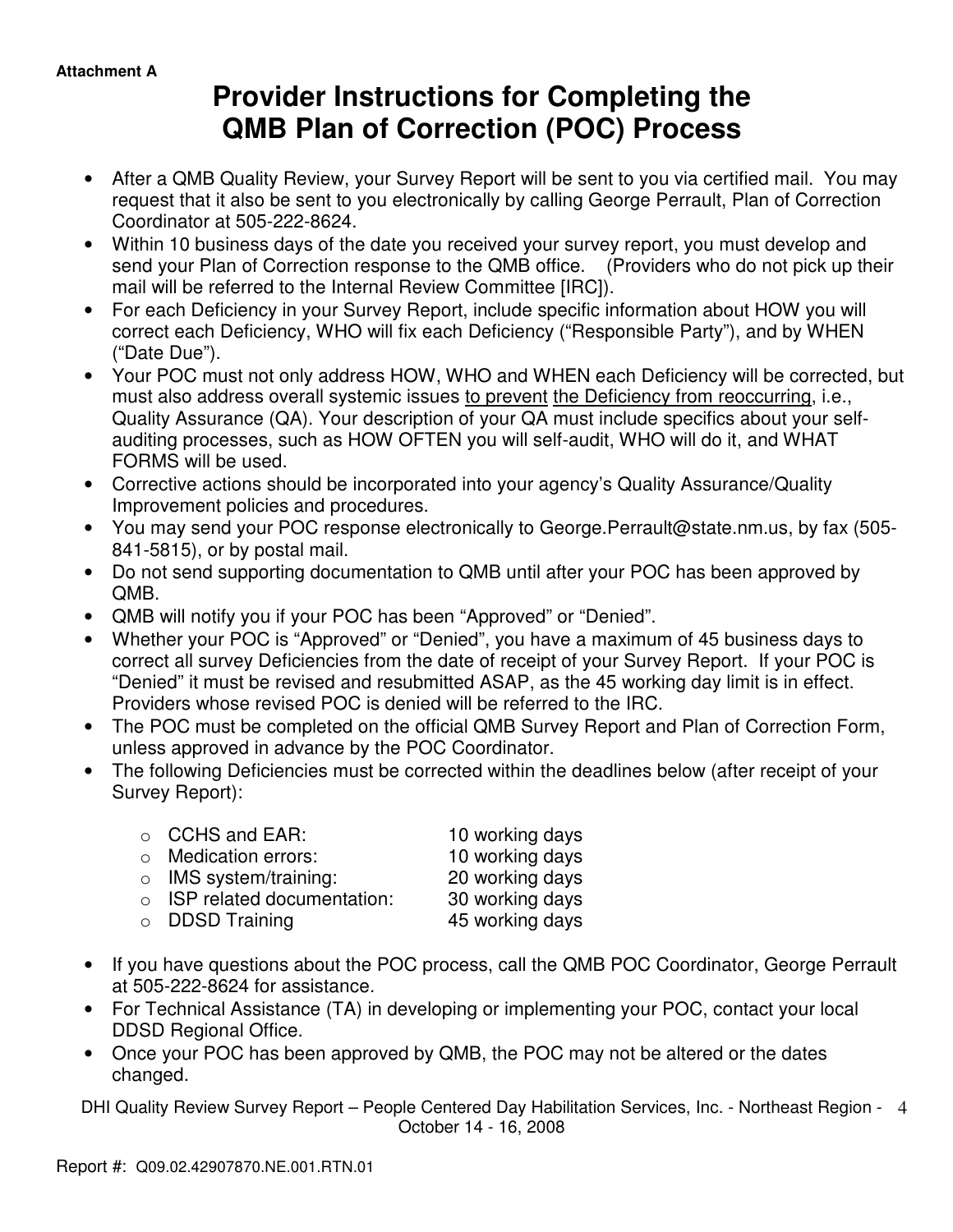- Requests for an extension or modification of your POC (post approval) must be made in writing and submitted to the POC Coordinator at QMB, and are approved on a case-by case basis.
- When submitting supporting documentation, organize your documents by Tag #s, and annotate or label each document using Individual #s.
- Do not submit original documents, copies are fine. Originals must be maintained in the agency/client file(s) as per DDSD Standards.
- Failure to submit, complete or implement your POC within the required timeframes will result in a referral to the IRC and the possible imposition of a \$200 per day Civil Monetary Penalty until it is received, completed and/or implemented.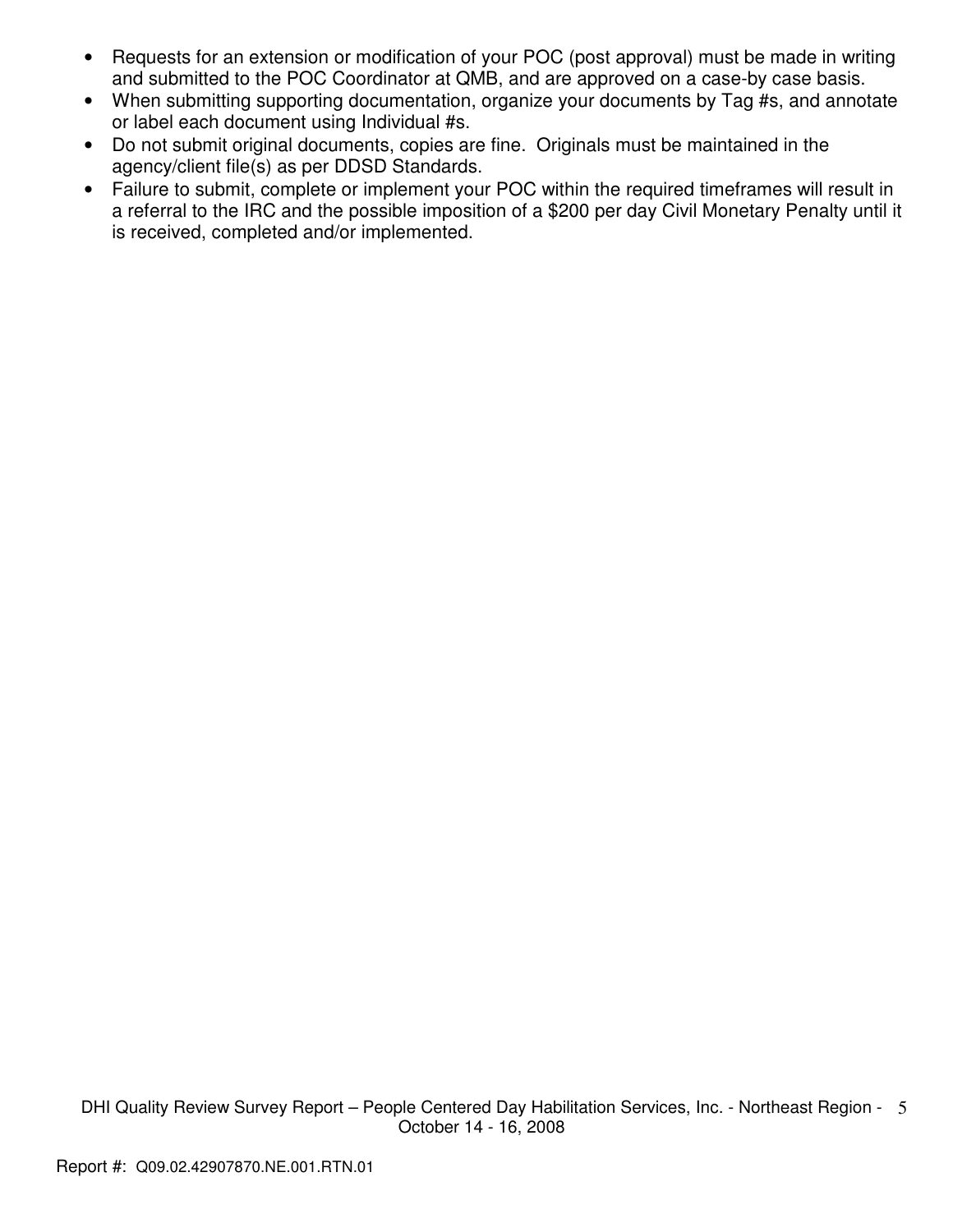# **QMB Scope and Severity Matrix of survey results**

Each deficiency in your Report of Findings is scored on a Scope and Severity Scale. The culmination of each deficiency's Scope and Severity is used to determine degree of compliance to standards and regulations and level of QMB Certification.

|                 |                         |                                                                | <b>SCOPE</b>                     |                                 |                                               |
|-----------------|-------------------------|----------------------------------------------------------------|----------------------------------|---------------------------------|-----------------------------------------------|
|                 |                         |                                                                | <b>Isolated</b><br>$01\% - 15\%$ | <b>Pattern</b><br>$16\% - 79\%$ | <b>Widespread</b><br>$80\% - 100\%$           |
| <b>SEVERITY</b> | High Impact             | Immediate<br>Jeopardy to<br>individual health<br>and or safety | J.                               | K.                              | L.                                            |
|                 |                         | <b>Actual harm</b>                                             | G.                               | Н.                              | I.                                            |
|                 |                         | <b>No Actual Harm</b><br><b>Potential for more</b>             | D.                               | Ε.                              | $F.$ (3 or more)                              |
|                 | Medium<br><b>Impact</b> | than minimal harm                                              | $D.$ (2 or less)                 |                                 | <b>F.</b> (no conditions<br>of participation) |
|                 | Impact<br>Low           | No Actual Harm<br>Minimal potential<br>for harm.               | A.                               | <b>B.</b>                       | C.                                            |

Scope and Severity Definitions:

## Key to Scope scale:

Isolated:

A deficiency that is limited to 1% to 15% of the sample, usually impacting no more than one or two individuals in the sample.

# Pattern:

A deficiency that impacts a number or group of individuals from 16% to 79% of the sample is defined as a pattern finding. Pattern findings suggest the need for system wide corrective actions.

## Widespread:

A deficiency that impacts most or all (80% to 100%) of the individuals in the sample is defined as widespread or pervasive. Widespread findings suggest the need for system wide corrective actions as well as the need to implement a Continuous Quality Improvement process to improve or build infrastructure. Widespread findings must be referred to the Internal Review Committee for review and possible actions or sanctions.

DHI Quality Review Survey Report - People Centered Day Habilitation Services, Inc. - Northeast Region - 6 October 14 - 16, 2008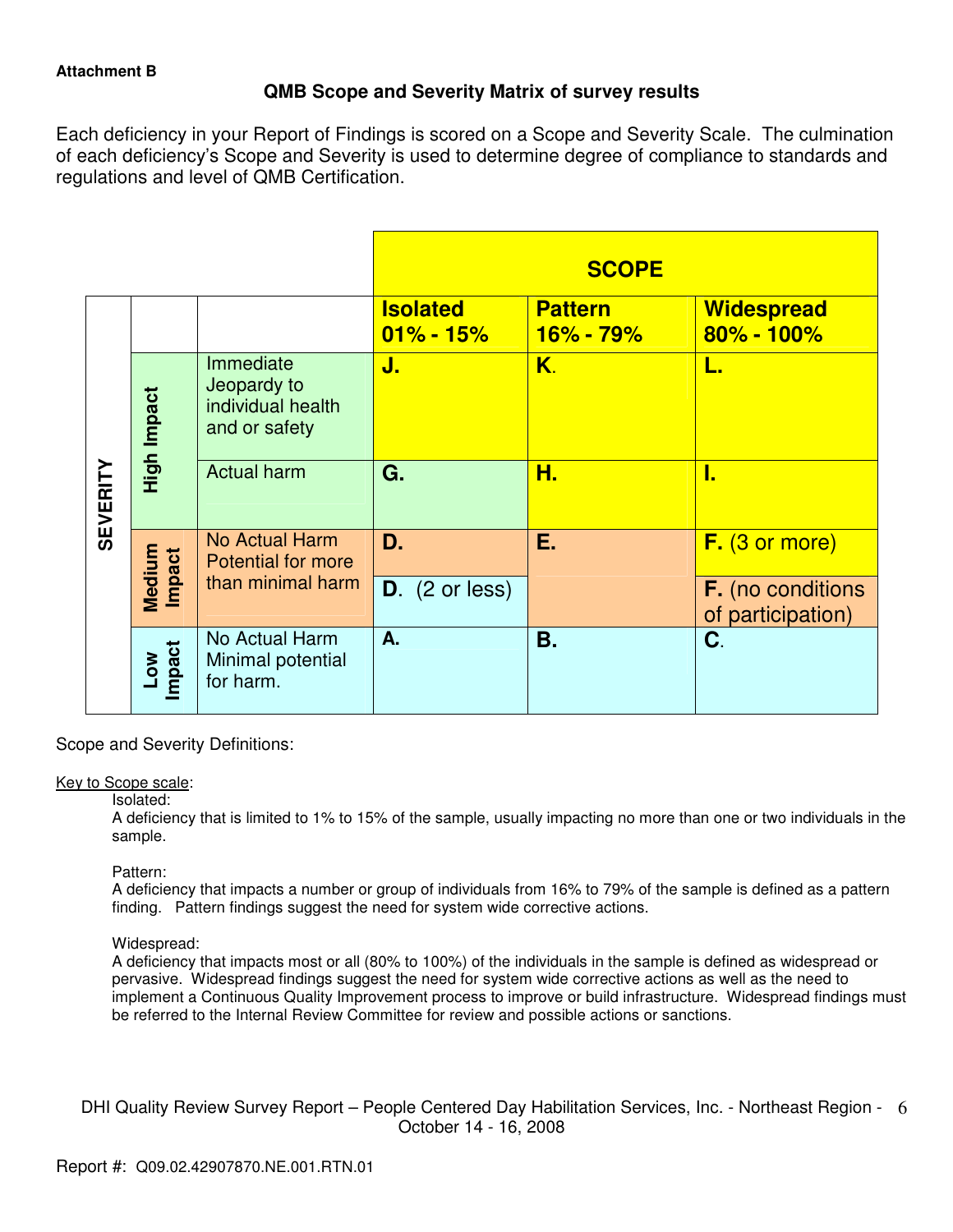#### Key to Severity scale:

#### Low Impact Severity: (Blue)

Low level findings have no or minimal potential for harm to an individual. Providers that have no findings above a "C" level may receive a "Quality" Certification approval rating from QMB.

#### Medium Impact Severity: (Tan)

Medium level findings have a potential for harm to an individual. Providers that have no findings above a "F" level and/or no more than two F level findings and no F level Conditions of Participation may receive a "Merit" Certification approval rating from QMB.

#### High Impact Severity: (Green or Yellow)

High level findings are when harm to an individual has occurred. Providers that have no findings above "I" level may only receive a "Standard" Approval rating from QMB and will be referred to the IRC.

High Impact Severity: (Yellow)

"J, K, and L" Level findings:

This is a finding of Immediate Jeopardy. If a provider is found to have "I" level findings or higher, with an outcome of Immediate Jeopardy, including repeat findings or Conditions of Participation they will be referred to the Internal Review Committee.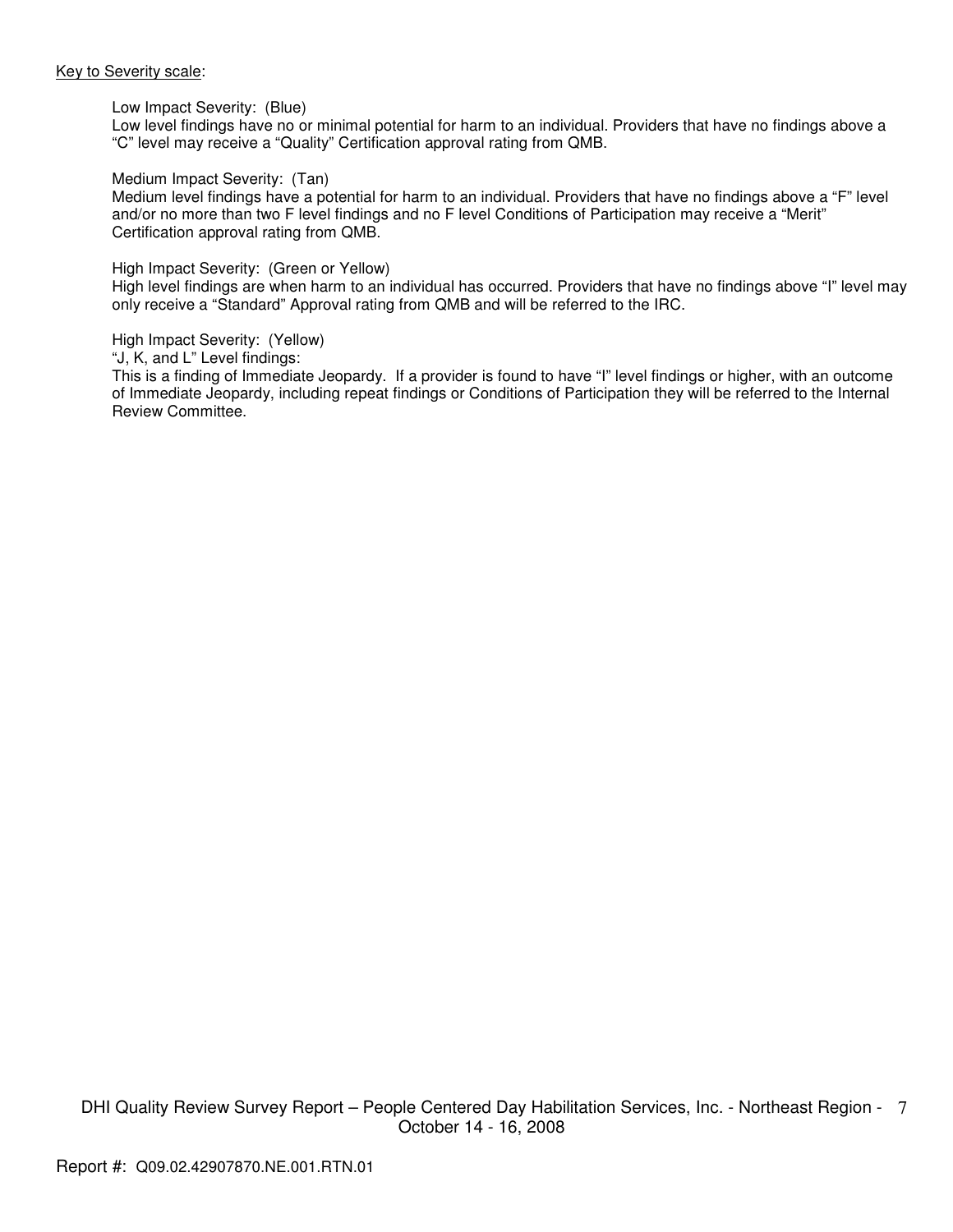# **Guidelines for the Provider Informal Reconsideration of Finding (IRF) Process**

# **Introduction:**

Throughout the process, surveyors are openly communicating with providers. Open communication means that surveyors have clarified issues and/or requested missing information before completing the review. Regardless, there may still be instances where the provider disagrees with a specific finding.

To informally dispute a finding the provider must request in writing an Informal Reconsideration of the Finding (IRF) to the QMB Deputy Bureau Chief **within 10 working days** of receipt of the final report.

The written request for an IRF must be completed on the **QMB Request for Informal Reconsideration of Finding Form** (available on the QMB website) and must specify in detail the request for reconsideration and why the finding is inaccurate. The **IRF request must include all supporting documentation or evidence that was not previously reviewed during the survey process.** 

# **The following limitations apply to the IRF process:**

- The request for an IRF and all supporting evidence must be received in 10 days.
- Findings based on evidence requested during the survey and not provided may not be subject to reconsideration.
- The supporting documentation must be new evidence not previously reviewed by the survey team.
- Providers must continue to complete their plan of correction during the IRF process
- Providers may not request an IRF to challenge the Scope and Severity of a finding.
- Providers may not request an IRF to challenge the sampling methodology.
- Providers may not request an IRF based on disagreement with the nature of the standard or regulation.
- Providers may not request an IRF to challenge the team composition
- Providers may not request an IRF to challenge the QMB Quality Approval Rating and the length of their DDSD provider contract.

# **A Provider forfeits the right to an IRF if the request is not made within 10 working days of receiving the report and does not include all supporting documentation or evidence to show compliance with the standards and regulations.**

QMB has 30 working days to complete the review and notify the provider of the decision. The request will be reviewed by the IRF committee. The Provider will be notified in writing of the ruling, no face to face meeting will be conducted.

When a Provider requests that a finding be reconsidered, it does not stop or delay the Plan of Correction process. **Providers must continue to complete the Plan of Correction, including the finding in dispute regardless of the IRF status.** If a finding is successfully reconsidered, it will be noted and will be removed or modified from the report. It should be noted that in some cases a Plan of Correction may be completed prior to the IRF process being completed. The provider will be notified in writing on the decisions of the IRF committee.

## **Administrative Review Process:**

If a Provider desires to challenge the decision of the IRF committee they may request an Administrative Review by the DHI and DDSD Director. The Request must be made in writing to the QMB Bureau Chief and received within 5 days of notification from the IRF decision.

DHI Quality Review Survey Report - People Centered Day Habilitation Services, Inc. - Northeast Region - 8 October 14 - 16, 2008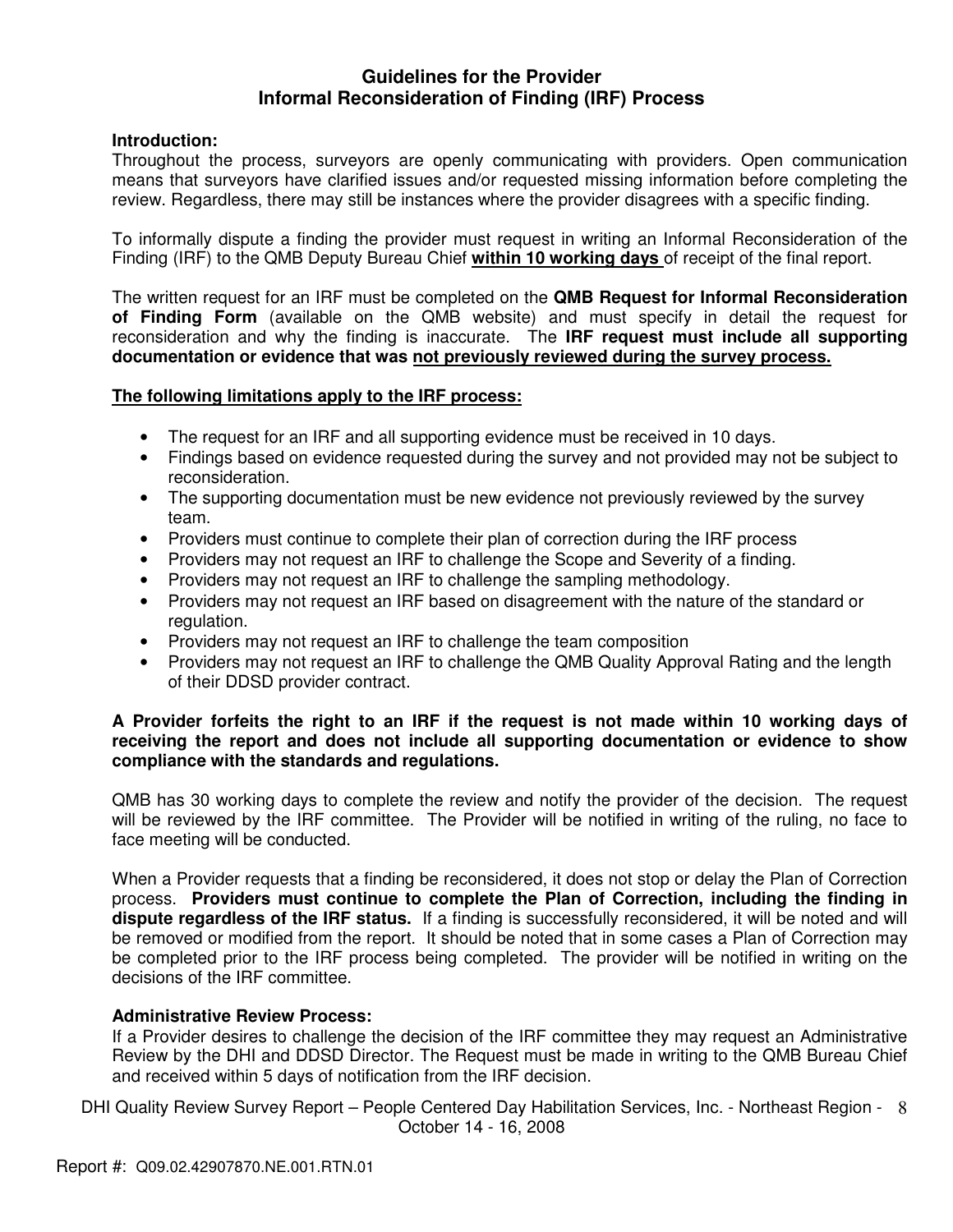# **Regarding IRC Sanctions:**

The Informal Reconsideration of the Finding process is a separate process specific to QMB Survey Findings and should not be confused with any process associated with IRC Sanctions.

If a Provider desires to Dispute or Appeal an IRC Sanction that is a separate and different process. Providers may choose the Informal Dispute Resolution Process or the Formal Medicaid Fair Hearing Process to dispute or appeal IRC sanctions, please refer to the DOH Sanction policy and section 39 of the provider contract agreement.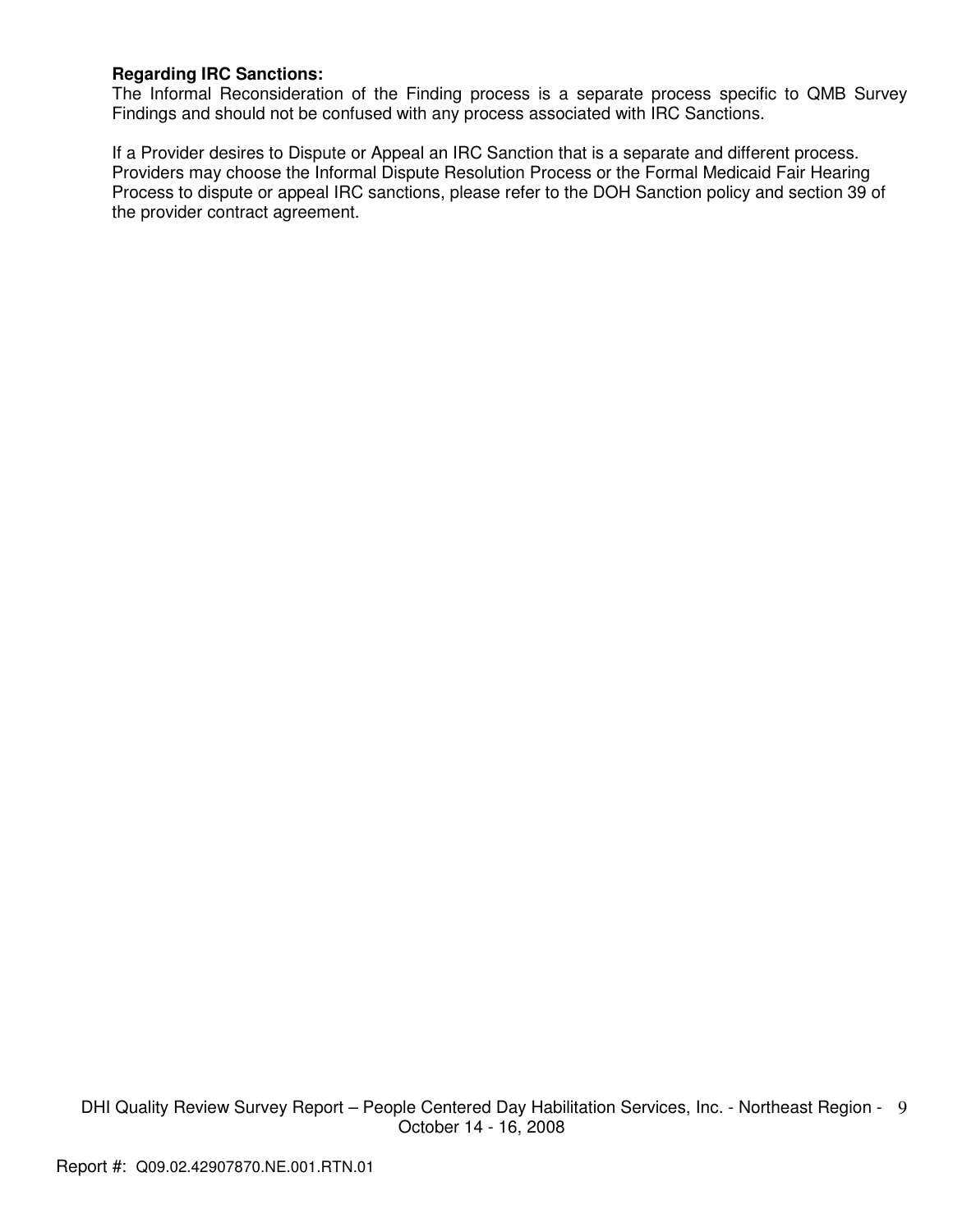| Agency:          | <b>People Centered Day Habilitation Services, Inc. - Northeast Region</b> |
|------------------|---------------------------------------------------------------------------|
| Program:         | Developmental Disabilities Waiver                                         |
| Service:         | Community Inclusion (Community Access & Adult Habilitation)               |
| Monitoring Type: | Routine                                                                   |
| Date of Survey:  | October 14 - 16, 2008                                                     |

| <b>Statute</b>                                        | <b>Deficiency</b>                                 | <b>Agency Plan of Correction and</b> | <b>Date Due</b> |
|-------------------------------------------------------|---------------------------------------------------|--------------------------------------|-----------------|
|                                                       |                                                   | <b>Responsible Party</b>             |                 |
| Tag #1A12 Reimbursement/Billable Units                | Scope and Severity Rating: A                      |                                      |                 |
| Developmental Disabilities (DD) Waiver Service        | Based on record review, the Agency failed to      |                                      |                 |
| Standards effective 4/1/2007                          | provide written or electronic documentation as    |                                      |                 |
| <b>CHAPTER 1 III. PROVIDER AGENCY</b>                 | evidence for each unit billed, which contained    |                                      |                 |
| <b>DOCUMENTATION OF SERVICE DELIVERY</b>              | the required information for 1 of 5 individuals.  |                                      |                 |
| <b>AND LOCATION</b>                                   |                                                   |                                      |                 |
| General: All Provider Agencies shall<br>А.            | Individual #4                                     |                                      |                 |
| maintain all records necessary to fully               | • May 1, 2, 5, 6, 8, 12, 15, 19, 20, 22, 23, 27 & |                                      |                 |
| disclose the service, quality, quantity and           | 29 2008 - The Agency billed 26 units of           |                                      |                 |
| clinical necessity furnished to individuals           | Community Access. Documentation did not           |                                      |                 |
| who are currently receiving services. The             | indicate the start and end time to justify the    |                                      |                 |
| Provider Agency records shall be                      | units billed.                                     |                                      |                 |
| sufficiently detailed to substantiate the date,       |                                                   |                                      |                 |
| time, individual name, servicing Provider             | • June 3, 5, 6, 17, 20, 26, 27, & 30 2008 - The   |                                      |                 |
| Agency, level of services, and length of a            | Agency billed 16 units of Community               |                                      |                 |
| session of service billed.                            | Access. Documentation did not indicate the        |                                      |                 |
| В.<br><b>Billable Units:</b> The documentation of the | start and end time to justify the units billed.   |                                      |                 |
| billable time spent with an individual shall          |                                                   |                                      |                 |
| be kept on the written or electronic record           | · July 1, 3, 8, 10, 11, 21, 22, 25 & 29, 2008 -   |                                      |                 |
| that is prepared prior to a request for               | The Agency billed 18 units of Community           |                                      |                 |
| reimbursement from the HSD. For each                  | Access. Documentation did not indicate the        |                                      |                 |
| unit billed, the record shall contain the             |                                                   |                                      |                 |
| following:                                            | start and end time to justify the units billed.   |                                      |                 |
| Date, start and end time of each service<br>(1)       |                                                   |                                      |                 |
| encounter or other billable service interval;         |                                                   |                                      |                 |
| A description of what occurred during the<br>(2)      |                                                   |                                      |                 |
| encounter or service interval; and                    |                                                   |                                      |                 |
| The signature or authenticated name of                |                                                   |                                      |                 |
| (3)                                                   |                                                   |                                      |                 |
| staff providing the service.                          |                                                   |                                      |                 |
|                                                       |                                                   |                                      |                 |
|                                                       |                                                   |                                      |                 |
|                                                       |                                                   |                                      |                 |
|                                                       |                                                   |                                      |                 |

DHI Quality Review Survey Report – People Centered Day Habilitation Services, Inc. - Northeast Region - October 14 - 16, 2008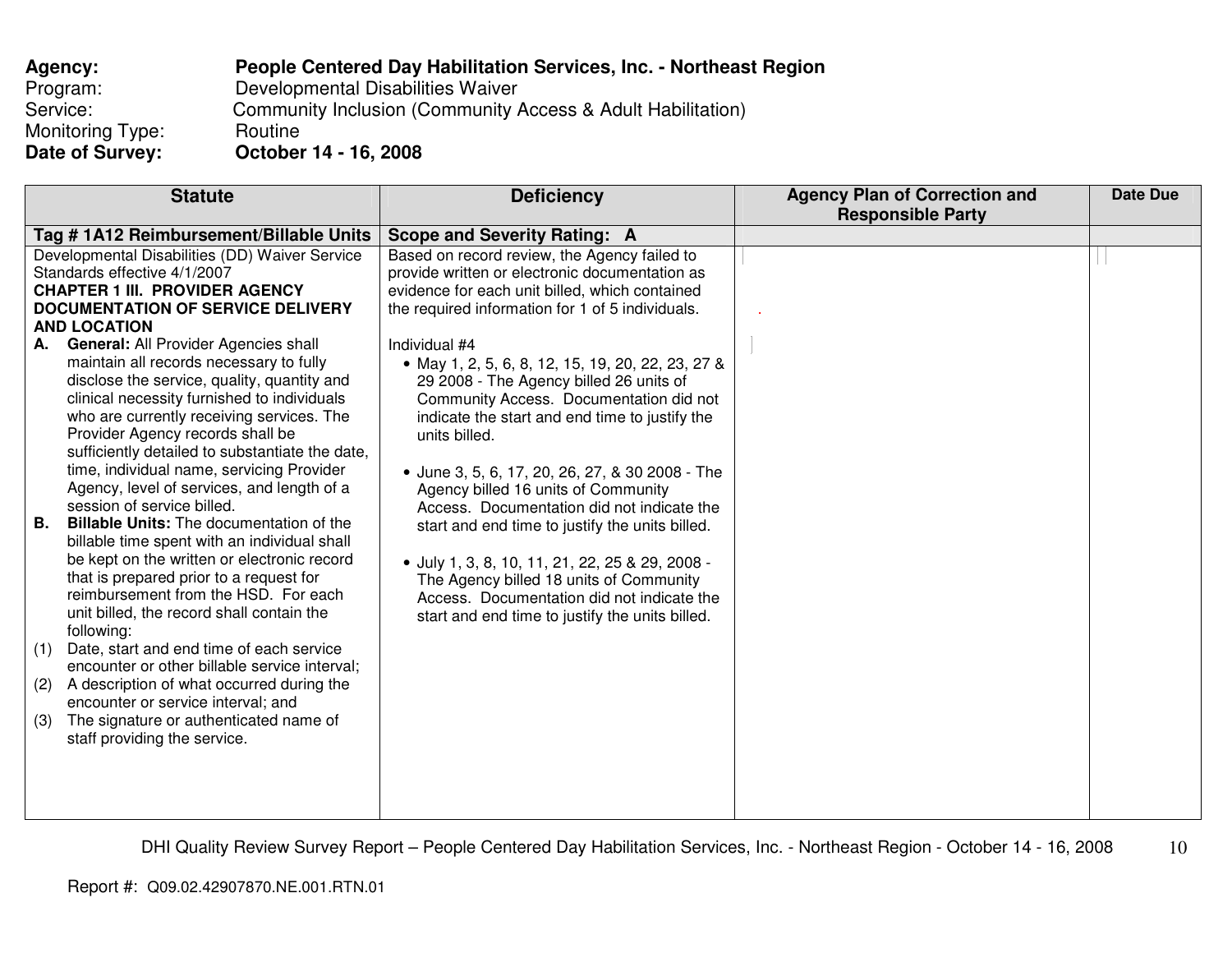| Tag #1A20 DSP Training Documents                                                            | <b>Scope and Severity Rating: E</b>                                                       |  |
|---------------------------------------------------------------------------------------------|-------------------------------------------------------------------------------------------|--|
| Developmental Disabilities (DD) Waiver Service                                              | Based on record review, the Agency failed to                                              |  |
| Standards effective 4/1/2007                                                                | ensure that Orientation and Training                                                      |  |
| <b>CHAPTER 1 IV. GENERAL REQUIREMENTS</b>                                                   | requirements were met for 12 of 17 Direct                                                 |  |
| FOR PROVIDER AGENCY SERVICE                                                                 | Service Personnel.                                                                        |  |
| <b>PERSONNEL:</b> The objective of this section is to                                       |                                                                                           |  |
| establish personnel standards for DD Medicaid<br>Waiver Provider Agencies for the following | Review of Direct Service Personnel training<br>records found no evidence of the following |  |
| services: Community Living Supports,                                                        | required DOH/DDSD trainings and certification                                             |  |
| Community Inclusion Services, Respite,                                                      | being completed:                                                                          |  |
| Substitute Care and Personal Support                                                        |                                                                                           |  |
| Companion Services. These standards apply to                                                | Pre- Service (DSP #8, 11 & 19)<br>$\bullet$                                               |  |
| all personnel who provide services, whether                                                 |                                                                                           |  |
| directly employed or subcontracting with the                                                | Basic Health/Orientation (DSP #8, 11 &<br>$\bullet$                                       |  |
| Provider Agency. Additional personnel                                                       | 19)                                                                                       |  |
| requirements and qualifications may be                                                      |                                                                                           |  |
| applicable for specific service standards.                                                  | Person-Centered Planning (1-Day) (DSP<br>$\bullet$                                        |  |
| <b>Orientation and Training Requirements:</b><br>C.                                         | #8)                                                                                       |  |
| Orientation and training for direct support                                                 |                                                                                           |  |
| staff and his or her supervisors shall comply                                               | First Aid (DSP #7, 10 & 11)<br>$\bullet$                                                  |  |
| with the DDSD/DOH Policy Governing the                                                      |                                                                                           |  |
| <b>Training Requirements for Direct Support</b>                                             | CPR (DSP #7, 9, 10 & 11)<br>$\bullet$                                                     |  |
| <b>Staff and Internal Service Coordinators</b>                                              |                                                                                           |  |
| Serving Individuals with Developmental<br>Disabilities to include the following:            | Assisting With Medications (DSP #6, 8, 9,<br>$\bullet$                                    |  |
| Each new employee shall receive<br>(1)                                                      | 12 & 15                                                                                   |  |
| appropriate orientation, including but not                                                  |                                                                                           |  |
| limited to, all policies relating to fire                                                   | Rights & Advocacy (DSP #8, 9 & 17)<br>$\bullet$                                           |  |
| prevention, accident prevention, incident                                                   |                                                                                           |  |
| management and reporting, and emergency                                                     | Level 1 Health (DSP #8, 9, 16, 17 & 19)<br>$\bullet$                                      |  |
| procedures; and                                                                             |                                                                                           |  |
| Individual-specific training for each<br>(2)                                                | Teaching & Support Strategies (DSP #8)<br>$\bullet$                                       |  |
| individual under his or her direct care, as                                                 |                                                                                           |  |
| described in the individual service plan,                                                   | Positive Behavior Supports Strategies<br>$\bullet$<br>(DSP #8, 17 & 19)                   |  |
| prior to working alone with the individual.                                                 |                                                                                           |  |
|                                                                                             | <b>Participatory Communication &amp; Choice</b><br>$\bullet$                              |  |
|                                                                                             | Making (DSP #8, 9, 14, 17 & 19)                                                           |  |
|                                                                                             |                                                                                           |  |
|                                                                                             |                                                                                           |  |
|                                                                                             |                                                                                           |  |
|                                                                                             |                                                                                           |  |
|                                                                                             |                                                                                           |  |

DHI Quality Review Survey Report – People Centered Day Habilitation Services, Inc. - Northeast Region - October 14 - 16, 2008 11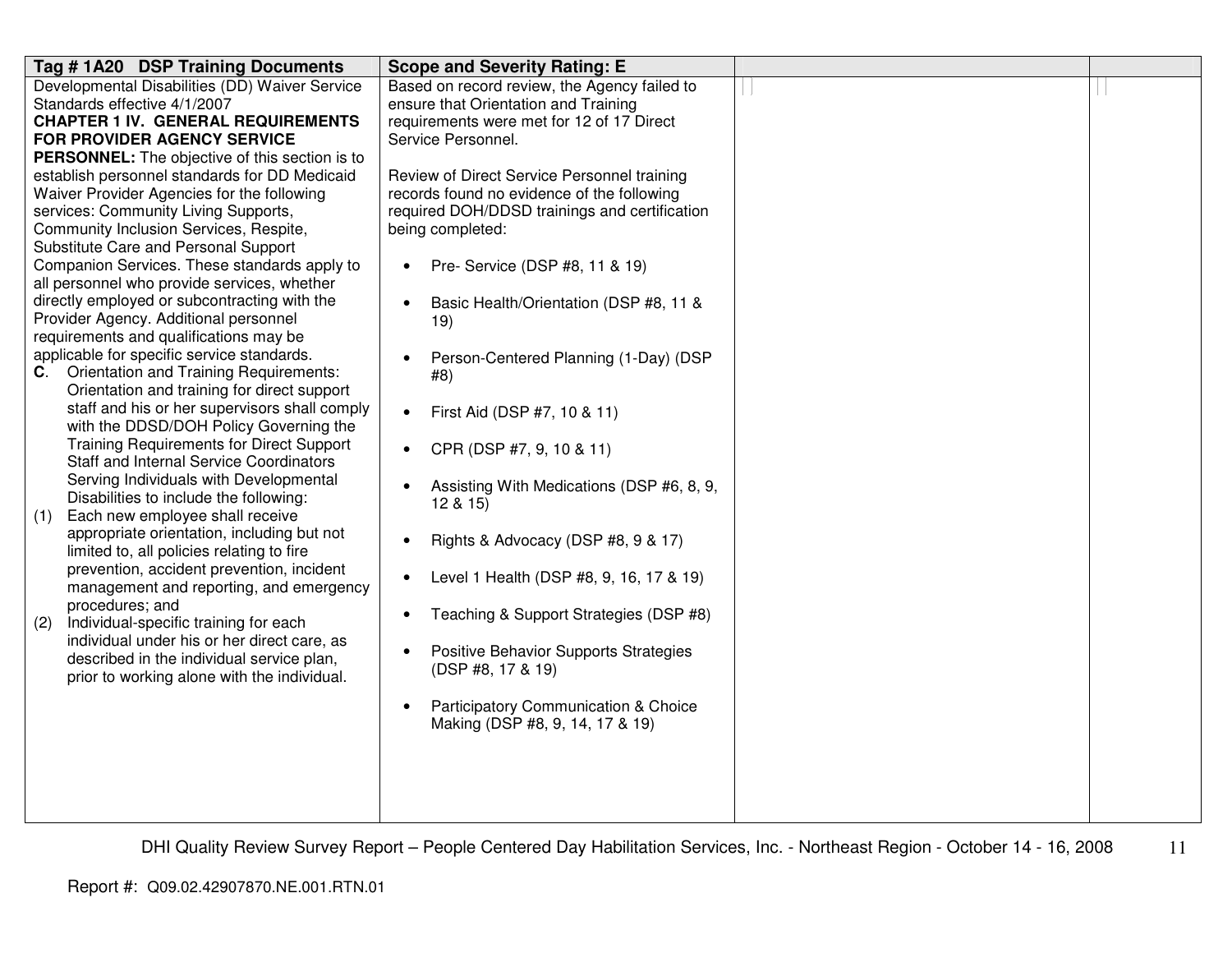| Tag #1A25 (CoP) CCHS                                | <b>Scope and Severity Rating: D</b>             |  |
|-----------------------------------------------------|-------------------------------------------------|--|
| <b>NMAC 7.1.9.9</b>                                 | Based on record review, the Agency failed to    |  |
| A. Prohibition on Employment: A care                | maintain documentation indicating no            |  |
| provider shall not hire or continue the             | "disqualifying convictions" or documentation of |  |
| employment or contractual services of any           | the timely submission of pertinent application  |  |
| applicant, caregiver or hospital caregiver for      | information to the Caregiver Criminal History   |  |
| whom the care provider has received notice of a     | Screening Program was on file for 1 of 18       |  |
| disqualifying conviction, except as provided in     | Agency Personnel.                               |  |
| Subsection B of this section.                       |                                                 |  |
| <b>NMAC 7.1.9.11</b>                                | • #21 - Date of Hire 3/24/2008                  |  |
| <b>DISQUALIFYING CONVICTIONS.</b> The               |                                                 |  |
| following felony convictions disqualify an          |                                                 |  |
| applicant, caregiver or hospital caregiver from     |                                                 |  |
| employment or contractual services with a care      |                                                 |  |
| provider:                                           |                                                 |  |
| A. homicide;                                        |                                                 |  |
| <b>B.</b> trafficking, or trafficking in controlled |                                                 |  |
| substances:                                         |                                                 |  |
| C. kidnapping, false imprisonment, aggravated       |                                                 |  |
| assault or aggravated battery;                      |                                                 |  |
| D. rape, criminal sexual penetration, criminal      |                                                 |  |
| sexual contact, incest, indecent exposure, or       |                                                 |  |
| other related felony sexual offenses;               |                                                 |  |
| E. crimes involving adult abuse, neglect or         |                                                 |  |
| financial exploitation;                             |                                                 |  |
| F. crimes involving child abuse or neglect;         |                                                 |  |
| G. crimes involving robbery, larceny, extortion,    |                                                 |  |
| burglary, fraud, forgery, embezzlement, credit      |                                                 |  |
| card fraud, or receiving stolen property; or        |                                                 |  |
| H. an attempt, solicitation, or conspiracy          |                                                 |  |
| involving any of the felonies in this subsection.   |                                                 |  |
|                                                     |                                                 |  |
| Chapter 1.IV. General Provider Requirements.        |                                                 |  |
| D. Criminal History Screening: All personnel        |                                                 |  |
| shall be screened by the Provider Agency in         |                                                 |  |
| regard to the employee's qualifications,            |                                                 |  |
| references, and employment history, prior to        |                                                 |  |
| employment. All Provider Agencies shall comply      |                                                 |  |
| with the Criminal Records Screening for             |                                                 |  |
| Caregivers 7.1.12 NMAC and Employee Abuse           |                                                 |  |
| Registry 7.1.12 NMAC as required by the             |                                                 |  |
| Department of Health, Division of Health            |                                                 |  |
| Improvement.                                        |                                                 |  |

DHI Quality Review Survey Report – People Centered Day Habilitation Services, Inc. - Northeast Region - October 14 - 16, 2008 12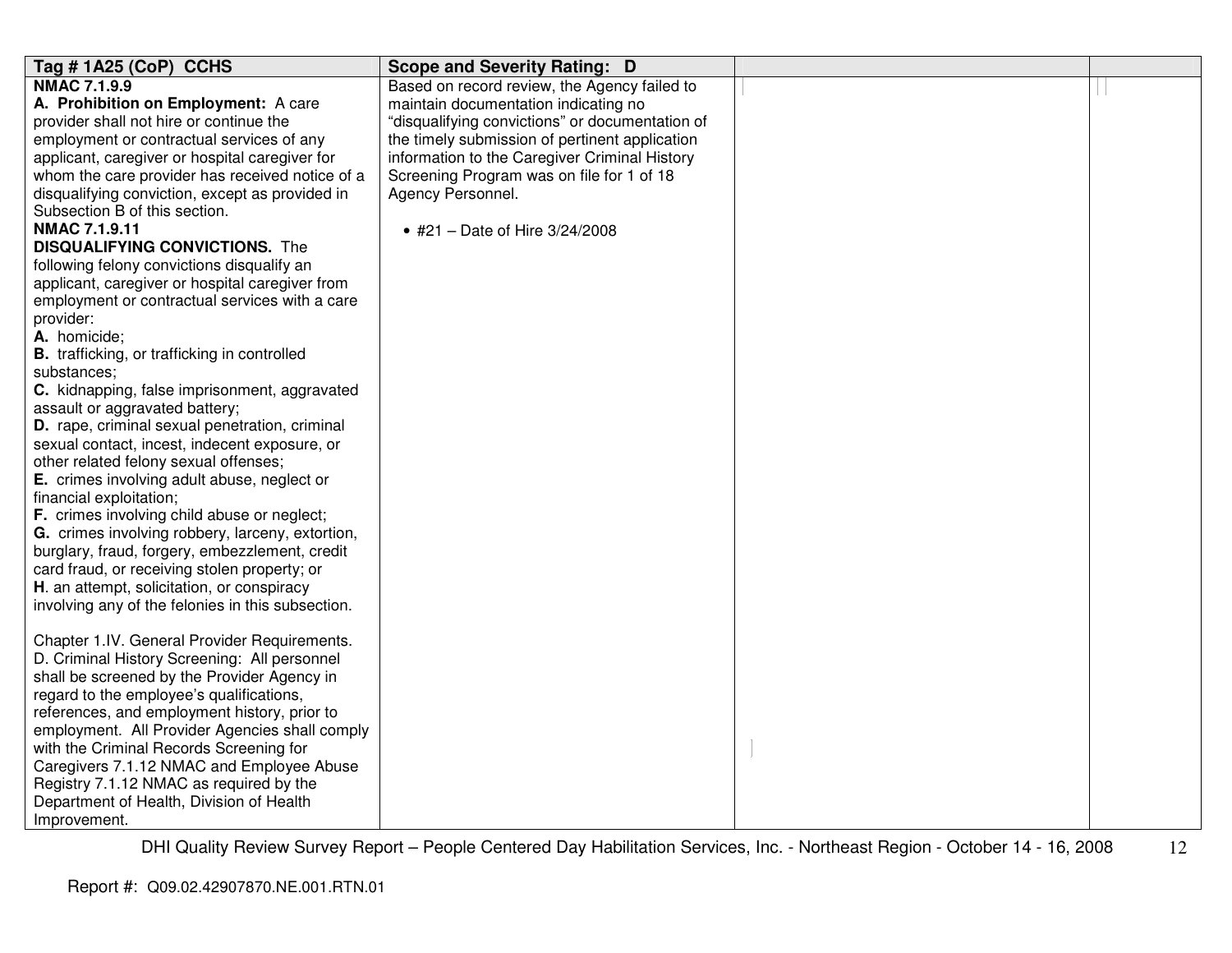| Tag #1A37 Individual Specific Training                | Scope and Severity Rating: D                        |  |
|-------------------------------------------------------|-----------------------------------------------------|--|
| Developmental Disabilities (DD) Waiver Service        | Based on record review, the Agency failed to        |  |
| Standards effective 4/1/2007                          | ensure that Individual Specific Training            |  |
| <b>CHAPTER 1 IV. GENERAL REQUIREMENTS</b>             | requirements were met for 2 of 18 Agency            |  |
| <b>FOR PROVIDER AGENCY SERVICE</b>                    | Personnel.                                          |  |
| <b>PERSONNEL:</b> The objective of this section is to |                                                     |  |
| establish personnel standards for DD Medicaid         | Individual Specific Training (#8 & 17)<br>$\bullet$ |  |
| Waiver Provider Agencies for the following            |                                                     |  |
| services: Community Living Supports,                  |                                                     |  |
| Community Inclusion Services, Respite,                |                                                     |  |
| Substitute Care and Personal Support                  |                                                     |  |
| Companion Services. These standards apply to          |                                                     |  |
| all personnel who provide services, whether           |                                                     |  |
| directly employed or subcontracting with the          |                                                     |  |
| Provider Agency. Additional personnel                 |                                                     |  |
| requirements and qualifications may be                |                                                     |  |
| applicable for specific service standards.            |                                                     |  |
| C.<br>Orientation and Training Requirements:          |                                                     |  |
| Orientation and training for direct support           |                                                     |  |
| staff and his or her supervisors shall comply         |                                                     |  |
| with the DDSD/DOH Policy Governing the                |                                                     |  |
| <b>Training Requirements for Direct Support</b>       |                                                     |  |
| <b>Staff and Internal Service Coordinators</b>        |                                                     |  |
| Serving Individuals with Developmental                |                                                     |  |
| Disabilities to include the following:                |                                                     |  |
| Individual-specific training for each<br>(2)          |                                                     |  |
| individual under his or her direct care, as           |                                                     |  |
| described in the individual service plan,             |                                                     |  |
| prior to working alone with the individual.           |                                                     |  |
|                                                       |                                                     |  |
|                                                       |                                                     |  |